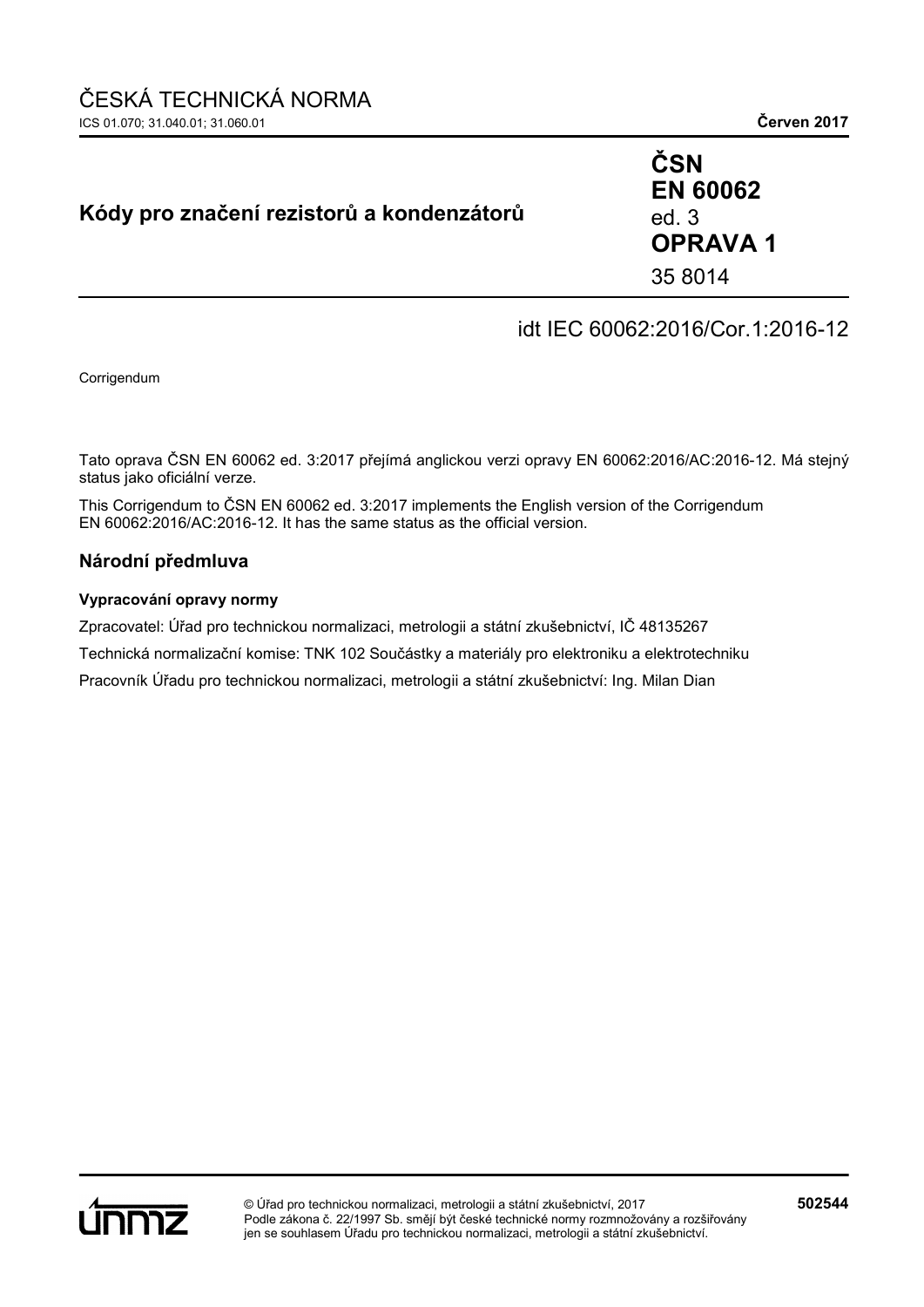ČSN EN 60062 ed. 3/Opr. 1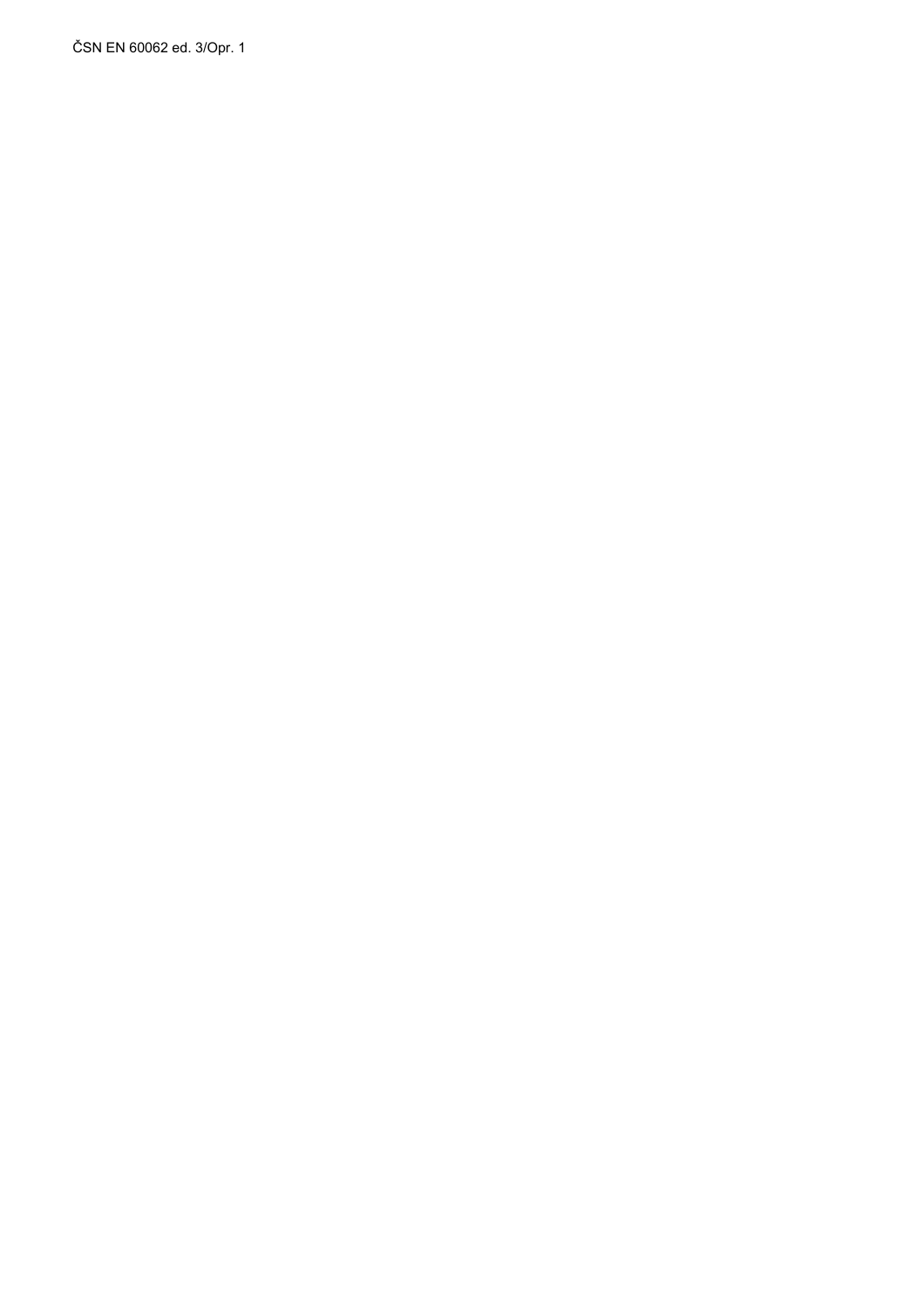# EUROPEAN STANDARD NORME EUROPÉENNE EUROPÄISCHE NORM

ICS 31.020

**EN 60062:2016/AC:2016-12** 

December 2016

English Version

# Marking codes for resistors and capacitors (IEC 60062:2016/COR1:2016)

Codes de marquage des résistances et des condensateurs (IEC 60062:2016/COR1:2016)

 Kennzeichnung von Widerständen und Kondensatoren (IEC 60062:2016/COR1:2016)

This corrigendum becomes effective on 16 December 2016 for incorporation in the English language version of the EN.



European Committee for Electrotechnical Standardization Comité Européen de Normalisation Electrotechnique Europäisches Komitee für Elektrotechnische Normung

**CEN-CENELEC Management Centre: Avenue Marnix 17, B-1000 Brussels** 

© 2016 CENELEC All rights of exploitation in any form and by any means reserved worldwide for CENELEC Members.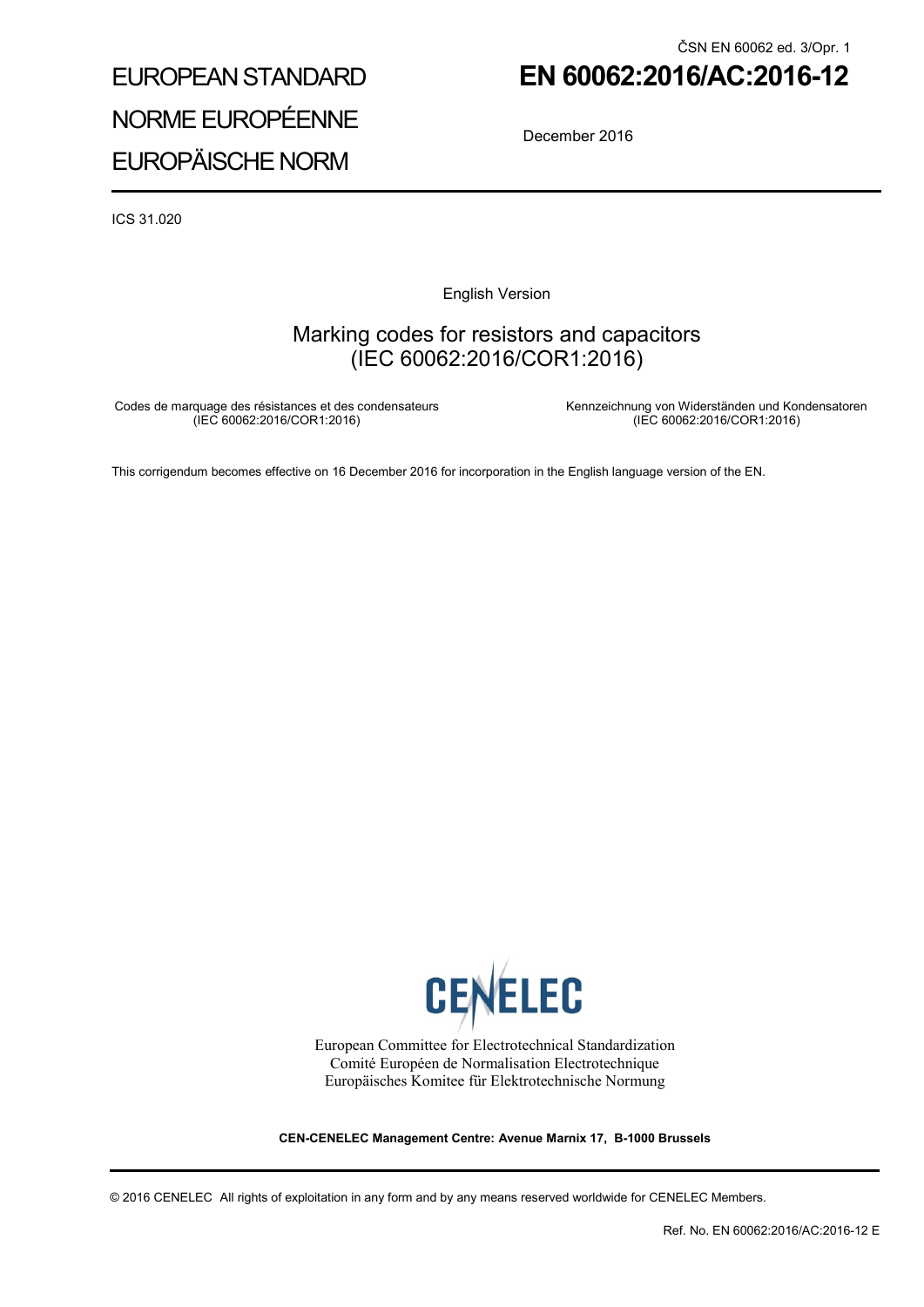EN 60062:2016/AC:2016-12

ČSN EN 60062 ed. 3/Opr. 1

#### **Endorsement notice**

The text of the corrigendum IEC 60062:2016/COR1:2016 was approved by CENELEC as EN 60062:2016/AC:2016-12 without any modification.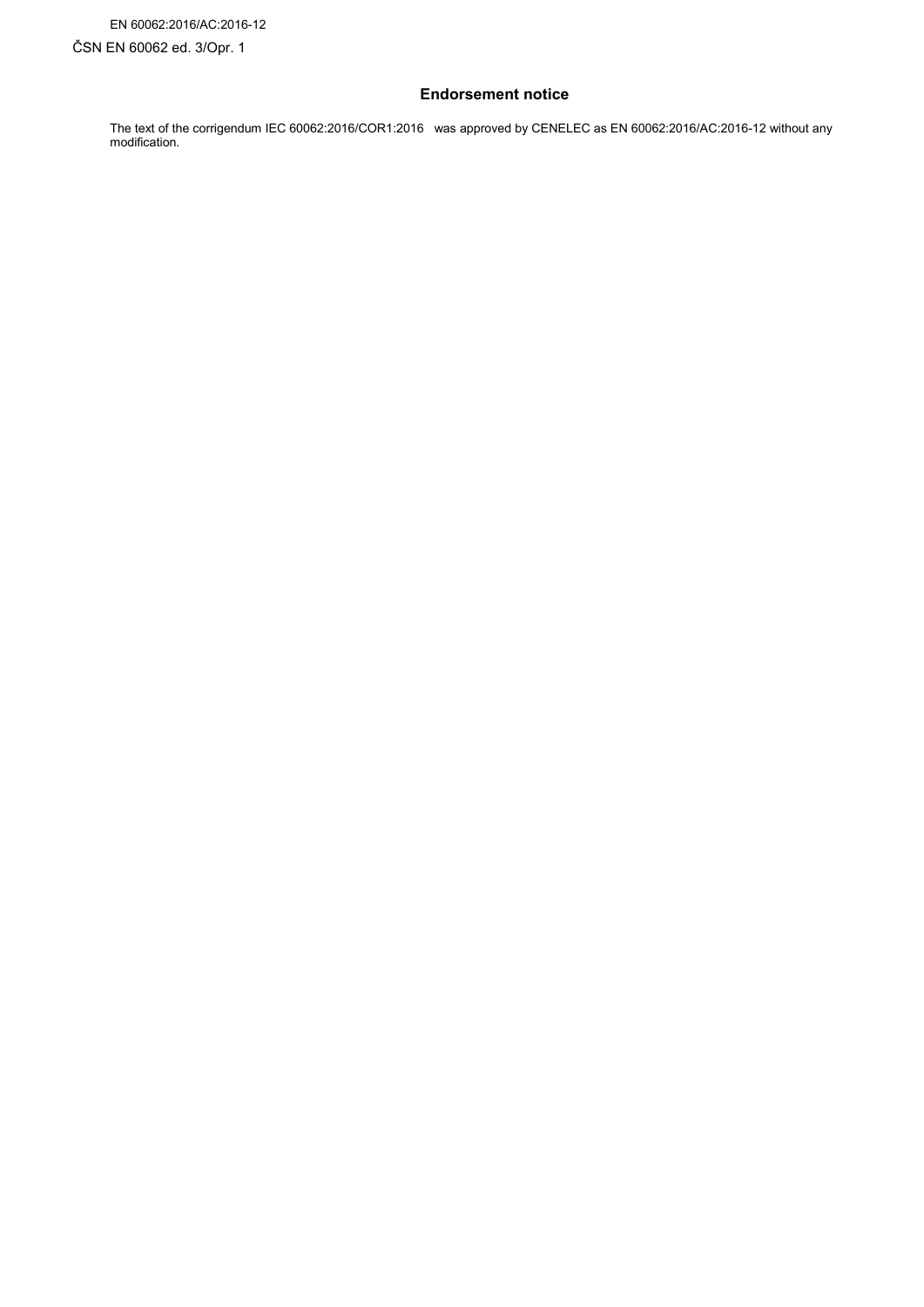## INTERNATIONAL ELECTROTECHNICAL COMMISSION

## COMMISSION ÉLECTROTECHNIQUE INTERNATIONALE

\_\_\_\_\_\_\_\_\_\_\_\_

**IEC 60062 Edition 6.0 2016-07**

**IEC 60062 Édition 6.0 2016-07**

**MARKING CODES FOR RESISTORS AND CAPACITORS**

**MARQUAGE DES CODES POUR RESISTANCES ET CONDENSATEURS**

## **CORRIGENDUM 1**

#### **CONTENTS**

*Replace the entry for Annex B by the following entry:*

Annex X (informative) Cross-reference for references to the previous edition of this standard

*Replace the entry for Table B.1 by the following entry:*

Table X.1 – Cross-reference to Clauses

*Replace the entry for Table B.2 by the following entry:*

Table X.2 – Cross-reference to Tables

#### **3.1 General rules**

*Replace the 2nd paragraph by the following text:*

Wherever possible, the first band shall be the one nearest to the end of the resistor and the bands shall be so placed and spaced that there can be no confusion in reading the coding.

*Replace the 3rd paragraph by the following text and note:*

The design width of the band used for

#### **SOMMAIRE**

*Remplacer l'entrée pour l'Annexe B par l'entrée suivante:*

Annexe X (informative) Correspondance des références par rapport à l'édition précédente de la présente norme

*Remplacer l'entrée pour le Tableau B.1 par l'entrée suivante:*

Tableau X.1 – Correspondances entre articles

*Remplacer l'entrée pour le Tableau B.2 par l'entrée suivante:*

Tableau X.2 – Correspondances entre tableaux

#### **3.1 Règles générales**

*Remplacer le deuxième alinéa par le texte suivant:*

Dans la mesure du possible, la première bande doit être celle qui se trouve le plus près d'une extrémité de la résistance et les bandes doivent être placées et espacées de telle sorte qu'aucune confusion ne soit possible lors de la lecture du code.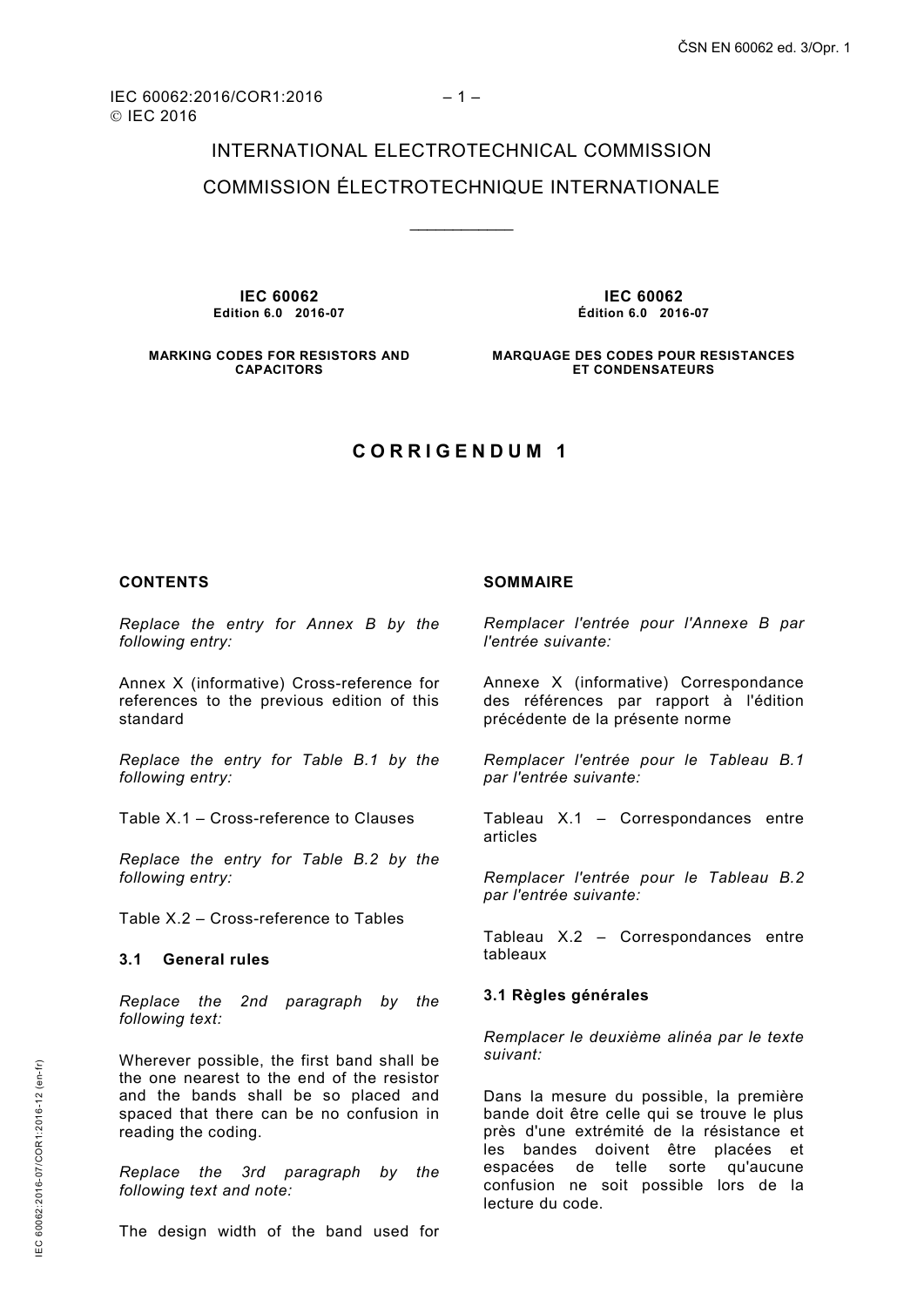marking the tolerance shall be at least 1,5 times the width of the other bands in order to avoid any confusion.

NOTE The design width is not intended to be measured.

#### **3.2 Prescription of code colours**

*Replace the 2nd sentence by the following text:*

Complemented with the colours silver, gold and pink, they are also used for the coding of the multiplier, the tolerance and the temperature coefficient of resistance (TCR).

#### **Annex B**

*Replace the annex title by:* 

Annex X

(informative)

Cross-reference for references to the previous edition of this standard

*Replace the reference to "Table B.1" by:* 

Table X.1

*Replace the reference to "Table B.2" by:* 

Table X.2

**Table B.1**

*Replace the title of Table B.1 by:* 

Table X.1 – Cross-reference to Clauses

*Replace the header of the 2nd column by:* 

**IEC 60062:2016, 6th edition Clause**

#### **Table B.2**

*Replace the title of Table B.2 by:* 

Table X.2 – Cross-reference to Tables

*Remplacer le troisième alinéa par le texte et la note suivante:*

La largeur de la bande utilisée pour marquer la tolérance doit être d'au moins 1,5 fois plus large que les autres pour éviter toute confusion.

NOTE La largeur de conception n'est pas destinée à être mesurée.

#### **3.2 Prescription de couleurs de codage**

*Remplacer la deuxième phrase par le texte suivant:*

Les couleurs argent, or et rose servent à coder le facteur multiplicateur, la tolérance et le coefficient de température de résistance (TCR).

#### **Annexe B**

*Remplacer le titre de l'annexe par:* 

Annexe X

(Informatif)

Correspondance des références par rapport à l'édition précédente de la présente norme

*Remplacer la référence à "Tableau B.1" par:* 

Tableau X.1

*Remplacer la référence à "Tableau B.2" par:* 

Tableau X.2

#### **Tableau B.1**

*Remplacer le titre du Tableau B.1 par:* 

Tableau X.1 – Correspondance entre articles

*Remplacer l'en-tête de la deuxième colonne par:* 

> **IEC 60062:2016, 6e édition Article**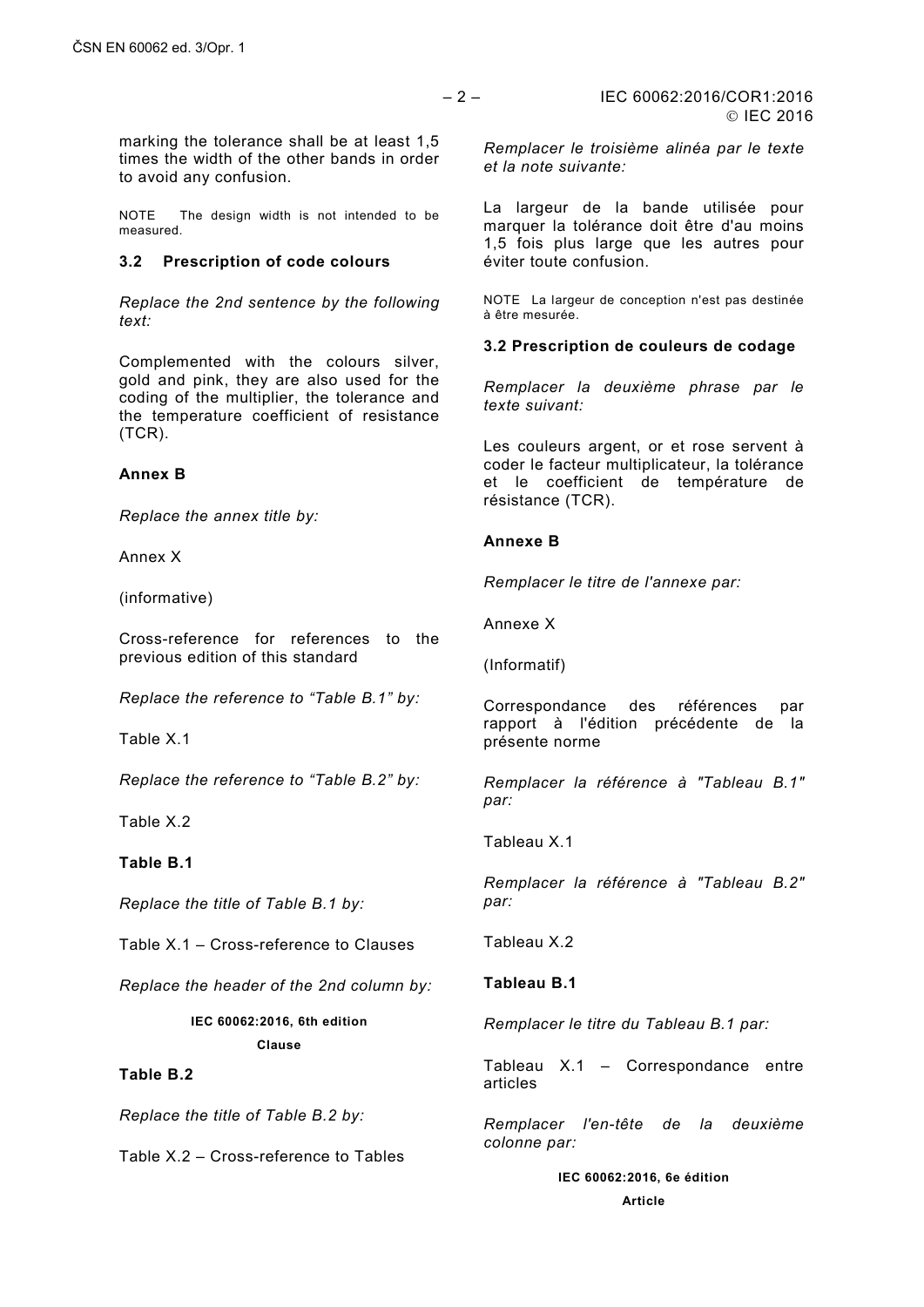IEC 60062:2016/COR1:2016 – 3 – © IEC 2016

*Replace the header of the 2nd column by:* 

## **IEC 60062:2016**

**6th edition Table** 

#### **Tableau B.2**

*Remplacer le titre du Tableau B.2 par:* 

Tableau X.2 – Correspondance entre tableaux

*Remplacer l'en-tête de la deuxième colonne par:* 

> **IEC 60062:2016 6e édition Table**